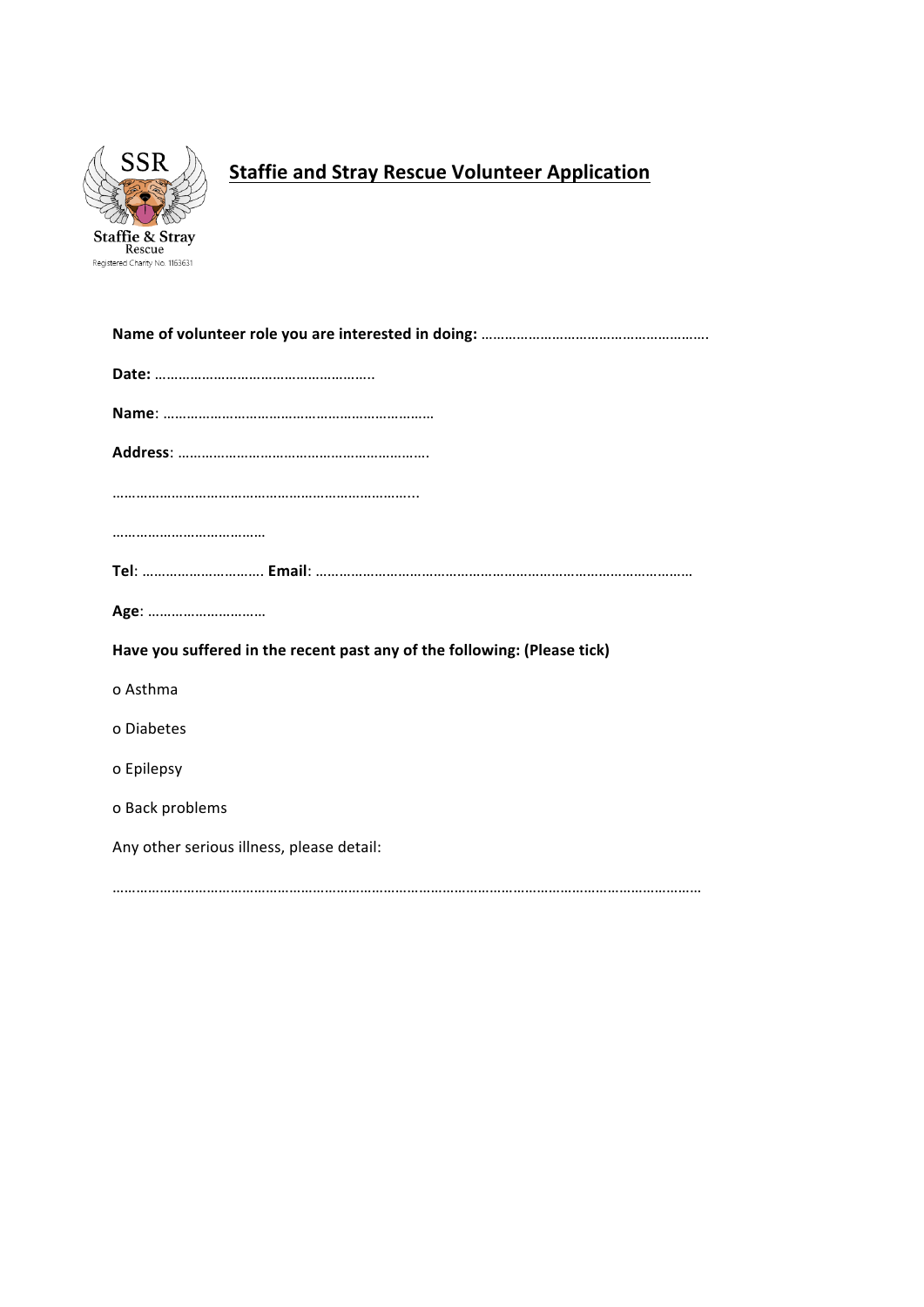## My Availability: (please tick)

|           | Monday | Tuesday | Wednesday | Thursday | Fridav | Saturdav | Sundav |
|-----------|--------|---------|-----------|----------|--------|----------|--------|
| Morning   |        |         |           |          |        |          |        |
| Afternoon |        |         |           |          |        |          |        |

### Please tell us about your work experiences that may be relevant to this role:

# Have you volunteered before: If yes, please briefly describe:

## So that we can get more of an idea about you, please let us know your interests and hobbies:

### Why would you like to volunteer with Staffie and Stray Rescue?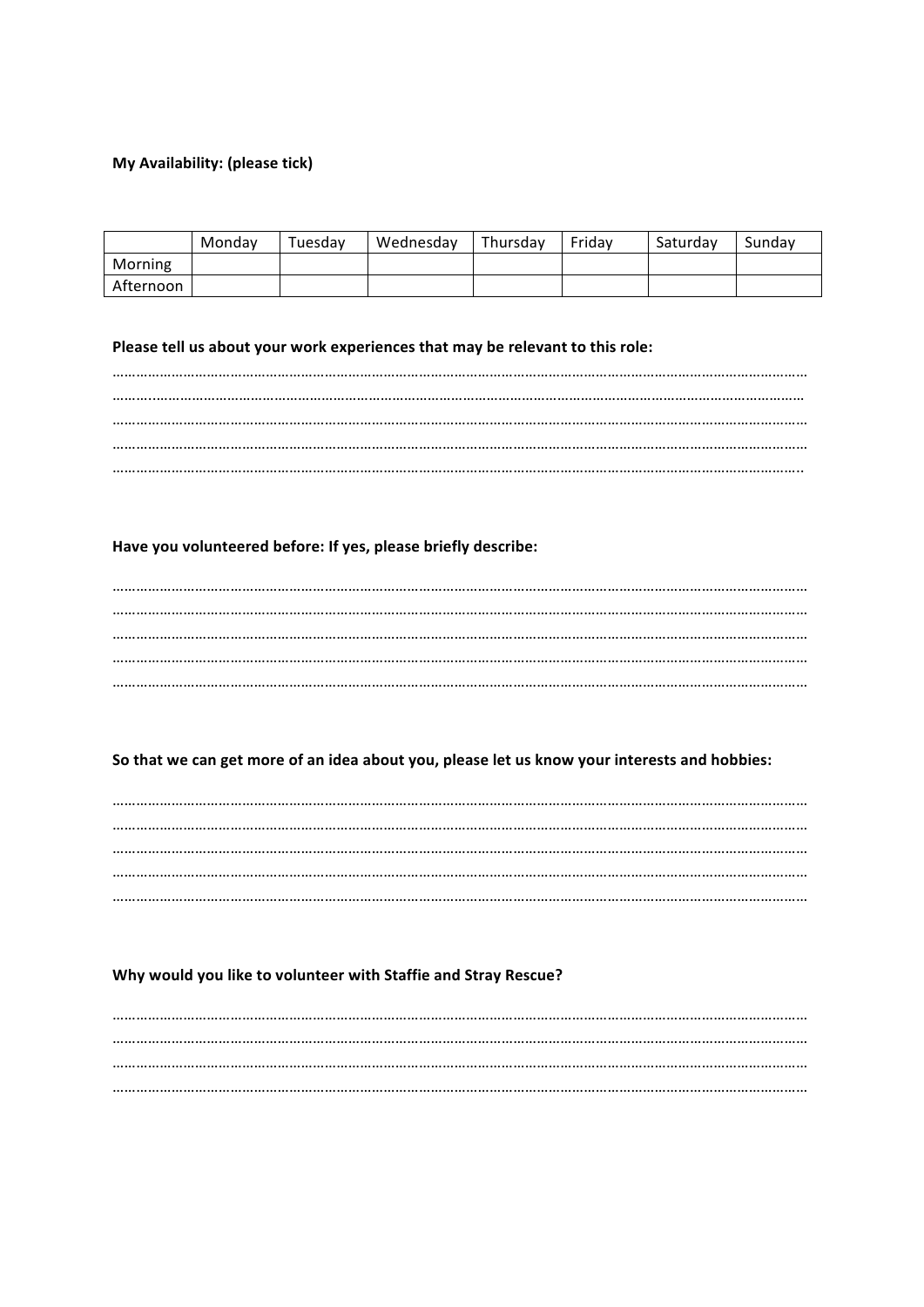Do you have any Criminal Convictions (other than minor driving offences)? Yes / No

**If yes, please state date and nature of conviction** 

…………………………………………………………………………………………………………………………………………………………… …………………………………………………………………………………………………………………………………………………………… …………………………………………………………………………………………………………………………………………………………… …………………………………………………………………………………………………………………………………………………………..

FOR DRIVING JOBS ONLY: Please let us know the registration plate of the vehicle that you will be **using:**

………………………………………………………………………………………………………………………………………………………..

We are delighted that you are applying to volunteer with Staffie and Stray Rescue. We ask all volunteers to provide the names of two people who can provide a reference. They may be an employer, former colleague, former teacher or a neighbour, but not a relative.

| I am happy for you to contact the person(s) named above in order to obtain a reference |
|----------------------------------------------------------------------------------------|
|                                                                                        |
|                                                                                        |